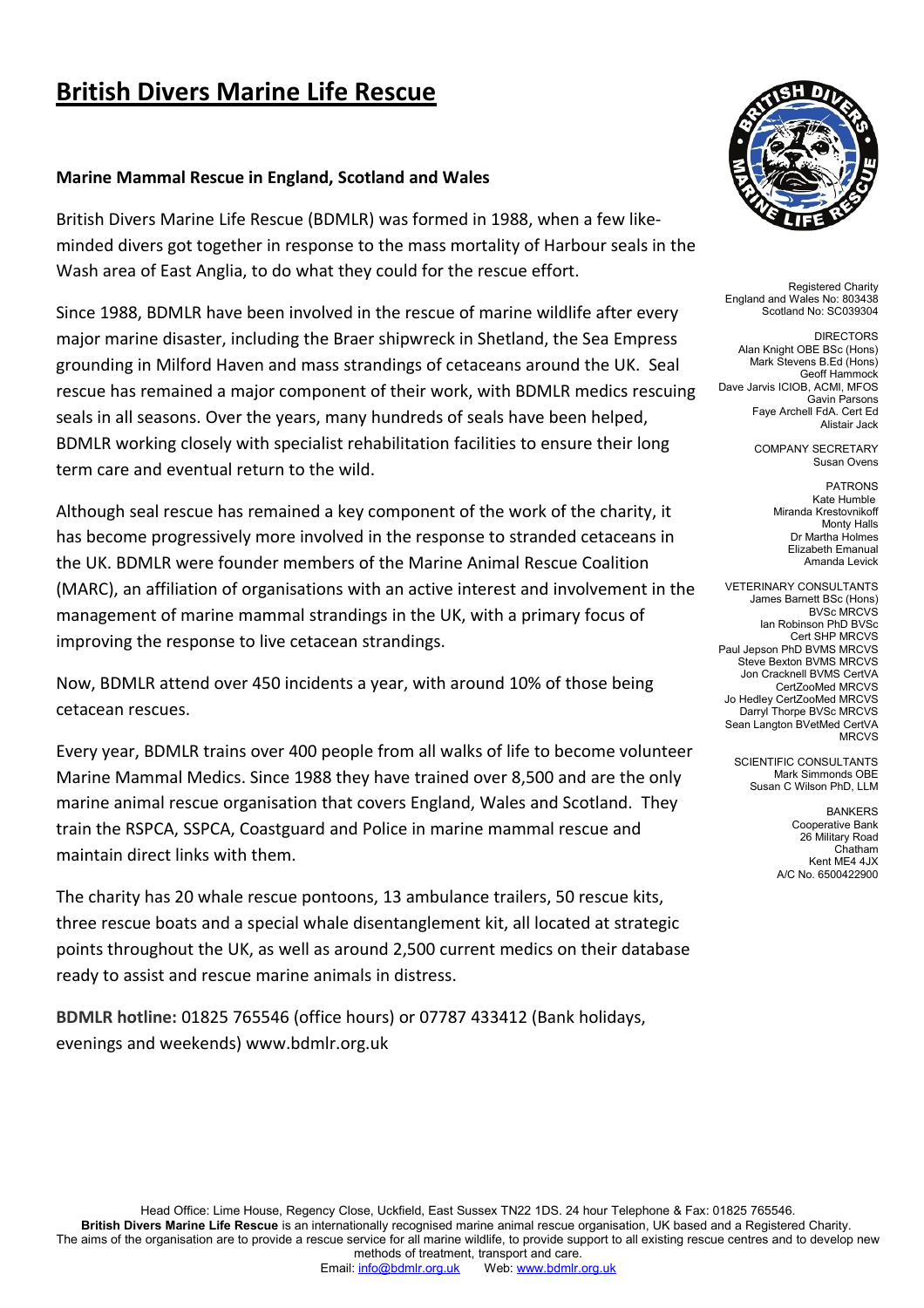### **What to do if you see a live beached animal**

### **Seals**

Seals very often haul out at low tide to rest until the tide returns, so not every seal on land is in need of rescue. Lying on one side and waving one flipper in the air, making a 'banana' shape and barking at people who get too close, or just dozing, are completely natural behaviours and not a cause for concern. Tear stains beneath a seal's eyes are a good sign – seals lack the ducts that re-circulate tears and so they seem to cry continuously and this shows that they are well hydrated.

Pups are often left on the beach and their mothers will usually come out to suckle them at high tide, so it is important not to touch them as their mother may desert them. Young grey seal pups are born in the Autumn and Winter and although they may seem abandoned, they will not enter the sea until 3-4 weeks old once they are weaned and need to find their own food. Harbour seal pups, born from June to September, can swim within a few hours and so may be in and out of the water regularly.

Disease, parasitic infection, wounds and netting can often be a problem and some seals may suffer from these. Young pups may become separated from their mothers after a storm or spring tide (when the high and low tides have the greatest variance) and so will become undernourished very quickly.

If you think a seal is ill or distressed, then

- Call British Divers Marine Life Rescue for advice and assistance. If you can send some photographs from your mobile phone then they will give you a number or email address to send them to.
- Do not pick the seal up observe it from a safe distance
- Do not chase it back in the sea try to stand between it and the sea until help arrives
- Look for signs of injury and provide an accurate description of these, the size and species (if known) and location of the animal to BDMLR
- Keep other people and dogs away these can cause stress to the animal. Seals also carry infections that can be transferred
- Avoid inhaling the seal's breath and stay away from their head as they can inflict nasty bites



Registered Charity England and Wales No: 803438 Scotland No: SC039304

**DIRECTORS** Alan Knight OBE BSc (Hons) Mark Stevens B.Ed (Hons) Geoff Hammock Dave Jarvis ICIOB, ACMI, MFOS Gavin Parsons Faye Archell FdA. Cert Ed Alistair Jack

> COMPANY SECRETARY Susan Ovens

> > **PATRONS** Kate Humble Miranda Krestovnikoff Monty Halls Dr Martha Holmes Elizabeth Emanual Amanda Levick

VETERINARY CONSULTANTS James Barnett BSc (Hons) BVSc MRCVS Ian Robinson PhD BVSc Cert SHP MRCVS Paul Jepson PhD BVMS MRCVS Steve Bexton BVMS MRCVS Jon Cracknell BVMS CertVA CertZooMed MRCVS Jo Hedley CertZooMed MRCVS Darryl Thorpe BVSc MRCVS Sean Langton BVetMed CertVA MRCVS

SCIENTIFIC CONSULTANTS Mark Simmonds OBE Susan C Wilson PhD, LLM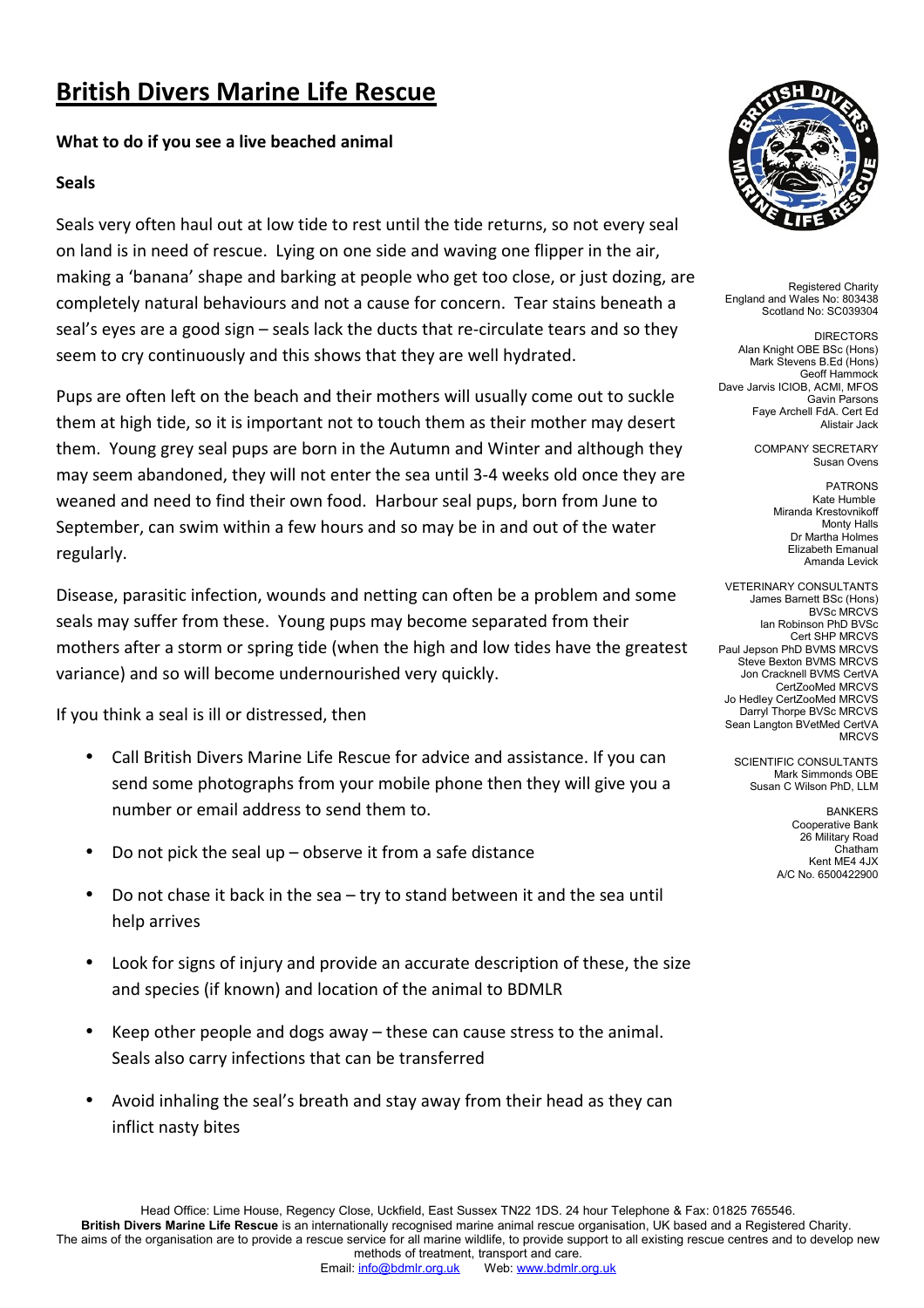#### **Whales, dolphins or porpoises**

A whale, dolphin or porpoise stranded on the beach is obviously not a usual phenomenon. These animals do not beach under normal circumstances, and they will require assistance.

If you see one on a beach, call British Divers Marine Life Rescue immediately and then give the animal basic first aid as follows:

- Do not put it back in the sea without advice from BDMLR or a vet. You may cause it additional and unnecessary suffering.
- If the animal is on its side, if it is small enough gently roll it upright and dig shallow trenches beneath its pectoral fins.
- Keep the animal's skin wet to stop it cracking and to keep the animal cool. Seaweed or wet sheets on its back will help. Pour water over it gently but do not allow any to enter the blowhole.
- Look for signs of injury and provide an accurate description of these, the size and species (if known) and location of the animal to BDMLR. If you can send some photographs from your mobile phone then they will give you a number or email address to send them to.
- Keep other people and dogs away these can cause stress to the animal
- Avoid inhaling the animal's breath and stay upwind if you are working close to the head.

#### **If you find a dead cetacean**

The Cetacean Strandings Investigation Programme collect a wide range of data on each stranding found on UK shores and may be interested in carrying out a post-mortem examination of a dead animal. See www.ukstrandings.org for more information. In the event that you discover a dead stranded animal, please contact the CSIP hotline and give a description of the following where possible:

- Location and date found
- Species and sex
- Overall length
- Condition of the animal
- Your contact details should further information be needed



Registered Charity England and Wales No: 803438 Scotland No: SC039304

**DIRECTORS** Alan Knight OBE BSc (Hons) Mark Stevens B.Ed (Hons) Geoff Hammock Dave Jarvis ICIOB, ACMI, MFOS Gavin Parsons Faye Archell FdA. Cert Ed Alistair Jack

> COMPANY SECRETARY Susan Ovens

> > **PATRONS** Kate Humble Miranda Krestovnikoff Monty Halls Dr Martha Holmes Elizabeth Emanual Amanda Levick

VETERINARY CONSULTANTS James Barnett BSc (Hons) BVSc MRCVS Ian Robinson PhD BVSc Cert SHP MRCVS Paul Jepson PhD BVMS MRCVS Steve Bexton BVMS MRCVS Jon Cracknell BVMS CertVA CertZooMed MRCVS Jo Hedley CertZooMed MRCVS Darryl Thorpe BVSc MRCVS Sean Langton BVetMed CertVA MRCVS

SCIENTIFIC CONSULTANTS Mark Simmonds OBE Susan C Wilson PhD, LLM